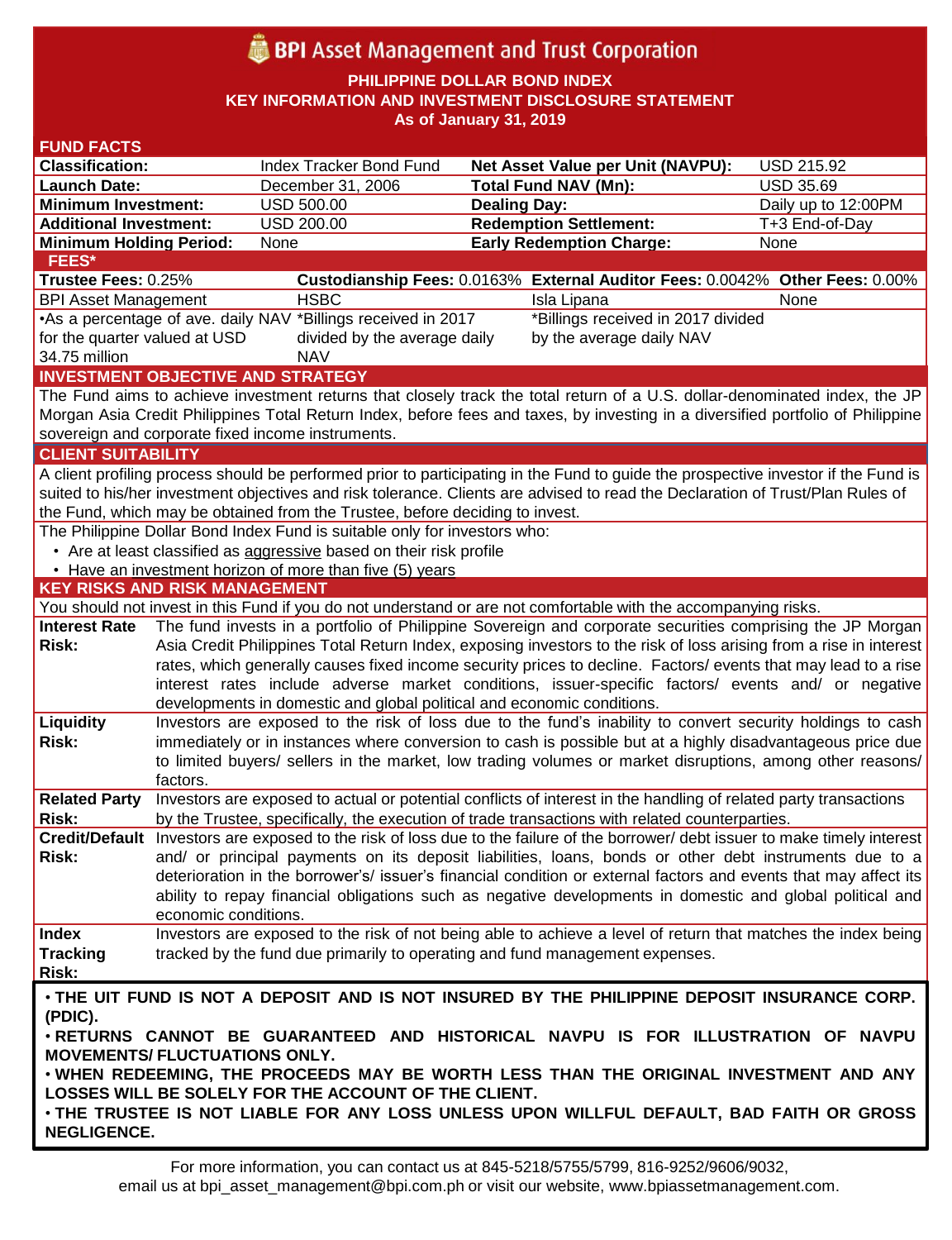## **FUND PERFORMANCE AND STATISTICS AS OF JANUARY 31, 2019**

(Purely for reference purposes and is not a guarantee of future results)



**Fund 2.10 4.85 3.82 2.35 8.11 115.92 Benchmark** 2.17 5.02 4.08 2.56 9.48 126.41

\*Benchmark is the JP Morgan Asia Credit Philippines Total Return

**Fund 2.35 3.00 2.63 2.65 4.66 6.57 Benchmark** 2.56 3.37 3.07 3.13 5.20 6.99

**Fund 2.10 -0.73 5.85 2.96 3.41 10.75 Benchmark** 2.13 -0.61 6.36 3.53 3.97 11.47

**1 mo 3 mo 6 mo 1YR 3YRS S.I.<sup>2</sup>**

**1YR 2YRS 3YRS 4YRS 5YRS S.I.**

**YTD 2018 2017 2016 2015 2014**

| <b>NAVPU over the past 12 months</b> |        |
|--------------------------------------|--------|
| Highest                              | 215.92 |
| Lowest                               | 204.24 |
| <b>STATISTICS</b>                    |        |
| <b>Weighted Ave Duration (Yrs)</b>   | 7.20   |
| Volatility, Past 1 Year (%) 3        | 2.60   |
| Port. Weighted Yield to Maturity (%) | 4.07   |
| <b>Current Number of Holdings</b>    | 47     |
| Tracking Error $(3-Yr)^4$ (%)        | 0.27   |

<sup>1</sup>Returns are net of fees.

<sup>2</sup>Since Inception

<sup>3</sup>Measures the degree to which the Fund fluctuates vis-à-vis its average return over a period of time.

<sup>4</sup>Measure of deviation between the Fund's return and benchmark returns. A lower number means the Fund's return is closely aligned with the benchmark. 5 Includes accrued income, investment securities purchased, accrued expenses, etc.

\*Declaration of Trust is available upon request through branch of account.

**TOP TEN HOLDINGS Name Maturity % of Fund** RoP Bonds 2/2/2030 8.39 RoP Bonds 1/14/2031 6.98 RoP Bonds 3/16/2025 6.70 RoP Bonds 2/2/2042 6.02 RoP Bonds 10/23/2034 5.73 RoP Bonds 3/1/2041 4.62 RoP Bonds 2/1/2028 4.59 RoP Bonds 1/20/2040 3.98 RoP Bonds 1/15/2021 3.48 RoP Bonds 1/21/2024 3.22 **PORTFOLIO COMPOSITION Allocation % of Fund** Government 64.56 Corporates 32.20 Cash 0.38 Time deposits and money market 1.68 Other receivables – net of liabilities<sup>5</sup>  $1.18$ **Maturity Profile** Cash and Less than 1 Year 3.81 Between 1 and 3 Years 10.95 Between 3 and 5 Years 20.56 Between 5 and 7 Years 15.80 Between 7 and 10 Years 7.58 More than 10 Years 41.30

### **RELATED PARTY TRANSACTIONS\***

**CUMULATIVE PERFORMANCE (%) <sup>1</sup>**

Index

**ANNUALIZED PERFORMANCE (%) <sup>1</sup>**

**CALENDAR YEAR PERFORMANCE (%) <sup>1</sup>**

The Fund has investments and trade transactions with BPI Asset Management and Trust Corporation (BPI AMTC):

Ayala Corporation - USD 0.68 million Bank of the Philippine Islands – USD 0.60 million

Investments in the said outlets were approved by the BPI AMTC's Board of Directors. Likewise, all related party transactions are conducted on an arm's length and best execution basis and within established limits.

\* Related party in accordance with BPI AMTC's internal policy.